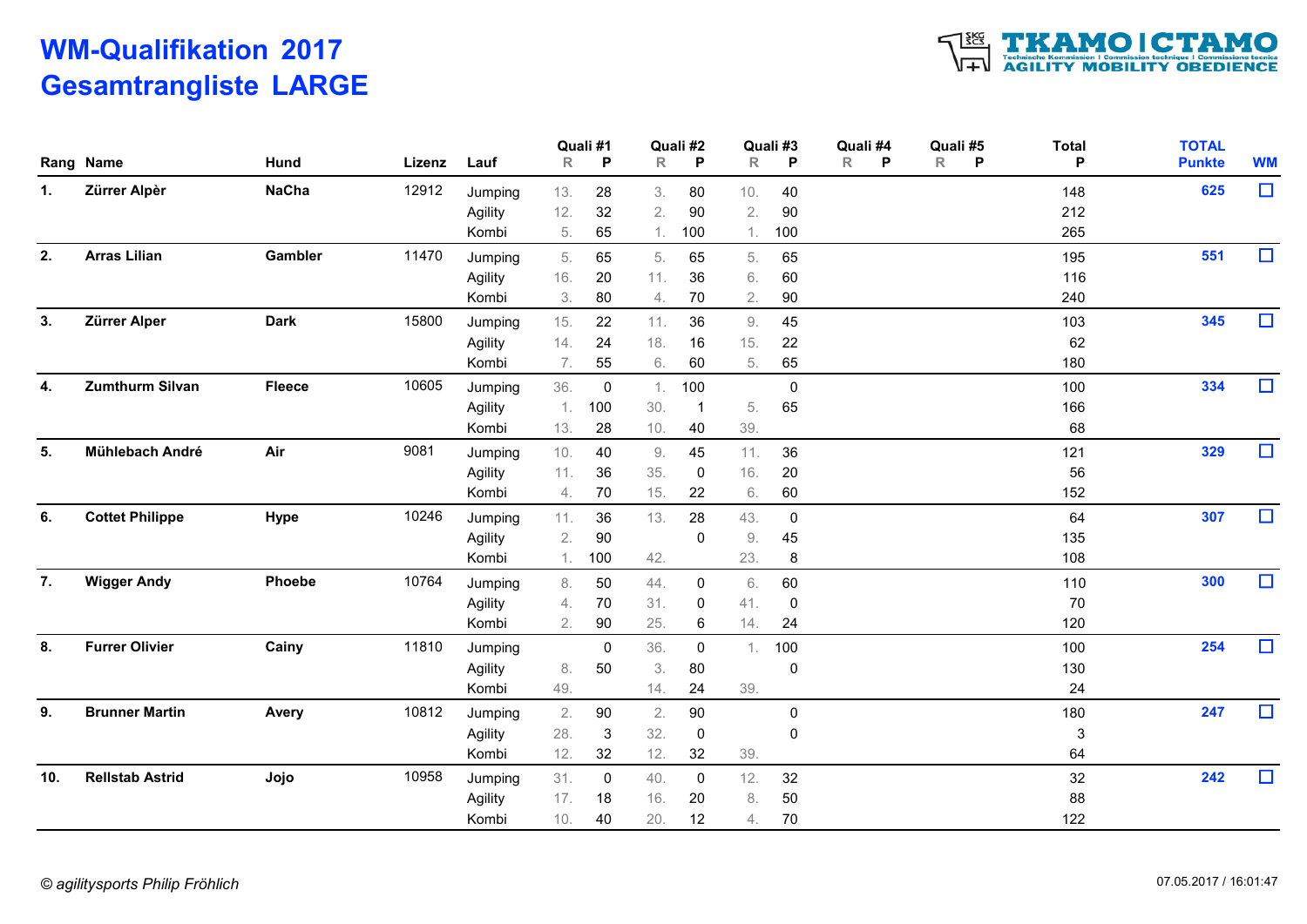|     | <b>Gesamtrangliste WMQ LARGE</b> |                |             |                             |                    |                                  |                   |                               |                     |                            |                               |                     |                           |                               | Seite 2   |
|-----|----------------------------------|----------------|-------------|-----------------------------|--------------------|----------------------------------|-------------------|-------------------------------|---------------------|----------------------------|-------------------------------|---------------------|---------------------------|-------------------------------|-----------|
|     | Rang Name                        | <b>Hund</b>    | Lizenz Lauf |                             | R                  | Quali #1<br>P                    | $\mathsf{R}$      | Quali #2<br>P                 | Quali #3<br>R       | P                          | Quali #4<br>$\mathsf{R}$<br>P | Quali #5<br>$R$ $P$ | <b>Total</b><br>P         | <b>TOTAL</b><br><b>Punkte</b> | <b>WM</b> |
|     | 11. Schindler Noémie             | Mannix         | 10200       | Jumping<br>Agility<br>Kombi | 69.<br>49.         | $\mathbf 0$<br>$\mathbf 0$       | 6.<br>5.<br>2.    | 60<br>65<br>$90\,$            | 44.<br>37.<br>29.   | $\mathbf 0$<br>$\mathbf 0$ |                               |                     | 60<br>65<br>$90\,$        | 215                           | $\Box$    |
| 12. | <b>Eberle Martin</b>             | French         | 10606       | Jumping<br>Agility<br>Kombi | 37.<br>49.         | $\overline{0}$<br>$\mathbf 0$    | 42.               | $\overline{0}$<br>$\mathbf 0$ | 2.<br>11.<br>3.     | 90<br>$36\,$<br>80         |                               |                     | 90<br>36<br>80            | 206                           | $\Box$    |
| 13. | <b>Zumthurm Silvan</b>           | Penny          | 13137       | Jumping<br>Agility<br>Kombi | 79.<br>49.         | $\mathbf 0$<br>$\mathbf 0$       | 65.<br>4.<br>30.  | $\mathbf 0$<br>70             | 28.<br>1.<br>12.    | $\mathbf{3}$<br>100<br>32  |                               |                     | $\mathbf{3}$<br>170<br>32 | 205                           | $\Box$    |
| 14. | <b>Cortijo Anaëlle</b>           | <b>T'Extra</b> | 13142       | Jumping<br>Agility<br>Kombi | 49.                | $\mathbf 0$<br>$\mathbf 0$       | 4.<br>12.<br>3.   | 70<br>32<br>80                | 47.<br>17.<br>28.   | $\overline{0}$<br>18       |                               |                     | 70<br>50<br>80            | 200                           | $\Box$    |
| 15. | <b>Eberle Martin</b>             | Dean           | 11317       | Jumping<br>Agility<br>Kombi | 17.<br>9.<br>6.    | 18<br>45<br>60                   | 10.<br>42.        | 40<br>0                       | 37.<br>18.<br>20.   | $\mathbf 0$<br>16<br>12    |                               |                     | 58<br>61<br>72            | 191                           | $\Box$    |
|     | 16. Fähndrich Tanja              | <b>Phoenix</b> | 12253       | Jumping<br>Agility<br>Kombi | 20.<br>10.<br>8.   | 12<br>40<br>50                   | 28.<br>7.<br>13.  | $\mathbf{3}$<br>55<br>28      | 39.                 | $\pmb{0}$<br>$\mathbf 0$   |                               |                     | 15<br>95<br>78            | 188                           | $\Box$    |
|     | 17. Koller Alain                 | <b>Nice</b>    | 12837       | Jumping<br>Agility<br>Kombi | 16.<br>$19.$<br>9. | 20<br>14<br>45                   | 25.<br>6.<br>11.  | 6<br>60<br>36                 | 38.<br>39.          | $\mathbf 0$<br>$\mathbf 0$ |                               |                     | 26<br>74<br>81            | 181                           | $\Box$    |
| 18. | <b>Brenca Simon</b>              | Cute           | 11210       | Jumping<br>Agility<br>Kombi | 49.                | 1.100<br>$\overline{0}$          | 39.<br>47.<br>29. | $\mathbf 0$<br>$\mathbf 0$    | 3.<br>39.           | $\mathbf 0$<br>80          |                               |                     | 100<br>80                 | 180                           | $\Box$    |
|     | 19. Gerber-Podolak Jeannine Mave |                | 23412       | Jumping<br>Agility<br>Kombi | 49.                | $\overline{0}$<br>$\overline{0}$ | 14.<br>10.<br>5.  | 24<br>40<br>65                | 13.<br>48.<br>17.   | 28<br>$\mathbf 0$<br>18    |                               |                     | 52<br>40<br>83            | 175                           | $\Box$    |
|     | 20. Grunder Letizia              | Zao            | 10525       | Jumping<br>Agility<br>Kombi | 14.<br>45.<br>29.  | 24<br>$\bf{0}$<br>$\overline{2}$ | 9.<br>42.         | $\overline{0}$<br>45          | 4.<br>40.<br>13.    | 70<br>$\overline{0}$<br>28 |                               |                     | 94<br>45<br>$30\,$        | 169                           | $\Box$    |
|     | 21. Steiner Nicole               | Twin           | 22112       | Jumping<br>Agility<br>Kombi | 5.<br>49.          | $\overline{0}$<br>65             | 66.<br>39.<br>37. | $\mathbf 0$<br>$\overline{0}$ | 17. 18<br>13.<br>7. | 28<br>55                   |                               |                     | 18<br>93<br>55            | 166                           | $\Box$    |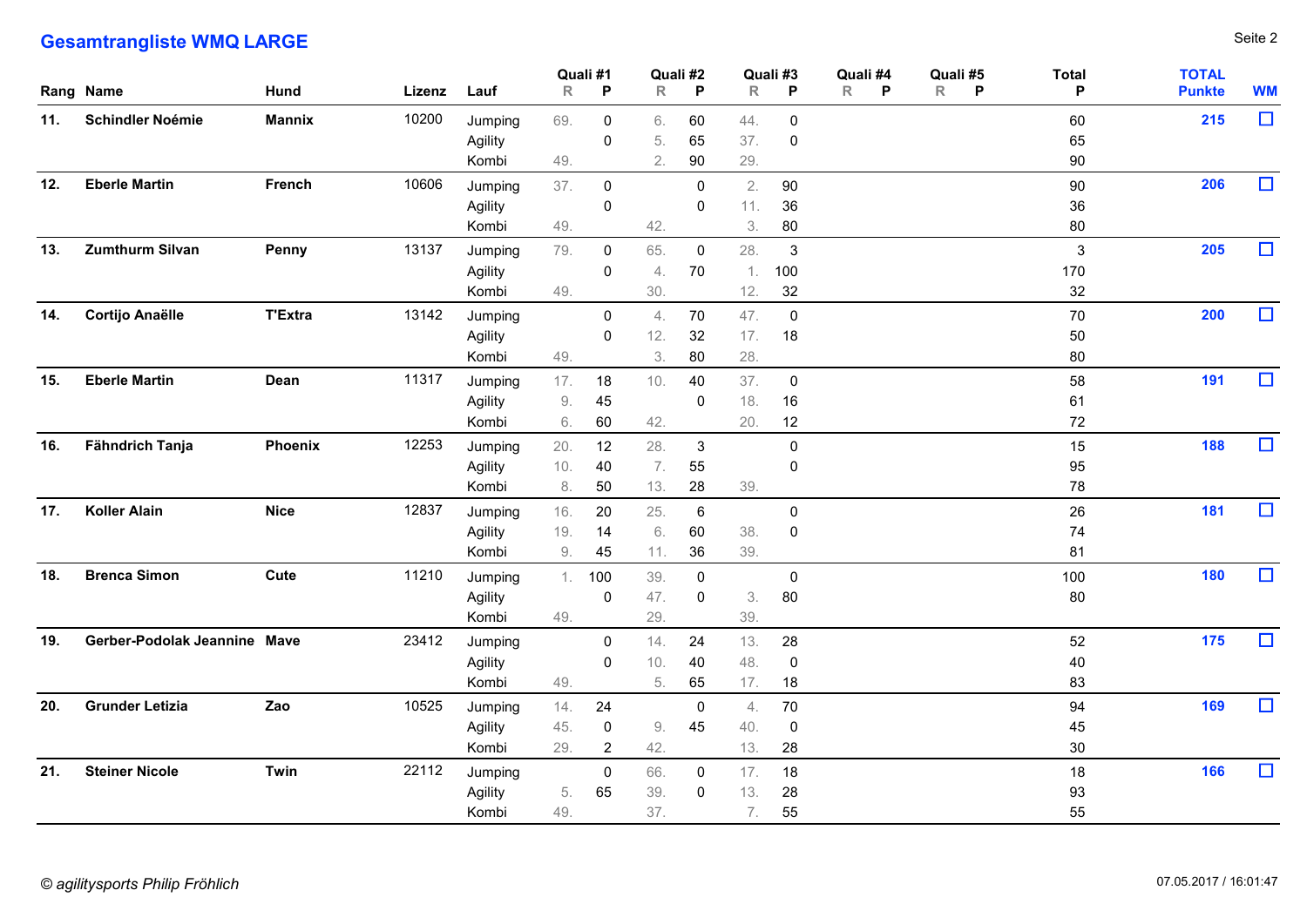|     | <b>Gesamtrangliste WMQ LARGE</b> |                   |             |                             |                          |                                       |                     |                         |                   |                                       |                                                      |                             |                               | Seite 3   |
|-----|----------------------------------|-------------------|-------------|-----------------------------|--------------------------|---------------------------------------|---------------------|-------------------------|-------------------|---------------------------------------|------------------------------------------------------|-----------------------------|-------------------------------|-----------|
|     | Rang Name                        | <b>Hund</b>       | Lizenz Lauf |                             | Quali #1<br>$\mathsf{R}$ | $\mathsf{P}$                          | $\mathsf R$         | Quali #2<br>P           | R                 | Quali #3<br>P                         | Quali #4<br>Quali #5<br>$R$ $P$<br>$\mathsf{R}$<br>P | <b>Total</b><br>P           | <b>TOTAL</b><br><b>Punkte</b> | <b>WM</b> |
| 22. | <b>Fryand Christian</b>          | <b>Braveheart</b> | 13012       | Jumping<br>Agility<br>Kombi | 4.<br>34.<br>18.         | 70<br>$\overline{0}$<br>16            | 30.<br>42.          | -1<br>0                 | 8.<br>49.<br>16.  | 50<br>$\overline{0}$<br>20            |                                                      | 121<br>$\pmb{0}$<br>36      | 157                           | $\Box$    |
| 23. | Mühlebach André                  | Lynn              | 12254       | Jumping<br>Agility<br>Kombi | 3.<br>49.                | 80<br>$\mathbf 0$                     | 61.<br>42.          | $\mathbf 0$<br>0        | 4.<br>39.         | $\pmb{0}$<br>$70\,$                   |                                                      | 80<br>70                    | 150                           | $\Box$    |
| 24. | Leonardi Anita                   | Callie            | 11480       | Jumping<br>Agility<br>Kombi | 78.<br>6.<br>32.         | $\mathbf 0$<br>60<br>0                | 8.<br>42.           | 50<br>0                 | 19.<br>62.<br>22. | 14<br>$\boldsymbol{0}$<br>9           |                                                      | 64<br>60<br>9               | 133                           | $\Box$    |
| 25. | Schindler Noémie                 | <b>Twice</b>      | 14200       | Jumping<br>Agility<br>Kombi | 6.<br>24.<br>11.         | 60<br>$\overline{7}$<br>36            | 42.                 | $\mathbf{0}$<br>0       | 32.<br>23.<br>19. | $\mathbf 0$<br>8<br>14                |                                                      | 60<br>15<br>50              | 125                           | $\Box$    |
|     | 26. Trinkler Manuel              | Kingsley          | 9681        | Jumping<br>Agility<br>Kombi | 82.<br>25.<br>38.        | 0<br>6                                | 7.<br>23.<br>8.     | 55<br>8<br>50           | 30.<br>39.        | $\boldsymbol{0}$                      |                                                      | 56<br>14<br>50              | 120                           | $\Box$    |
|     | 27. Stauffer Cornelia            | <b>Ivy Velvet</b> | 9498        | Jumping<br>Agility<br>Kombi | 48.<br>33.<br>31.        | $\overline{0}$<br>$\overline{0}$<br>0 | 43.<br>13.<br>21.   | $\mathbf 0$<br>28<br>10 | 18.<br>19.<br>8.  | 16<br>14<br>50                        |                                                      | 16<br>42<br>60              | 118                           | $\Box$    |
|     | 28. Braunschweiler Stefanie Jay  |                   | 11436       | Jumping<br>Agility<br>Kombi | 49.                      | $\mathbf 0$<br>$\mathbf 0$            | 40.<br>14.<br>$19.$ | 0<br>24<br>14           | 16.<br>22.<br>9.  | 20<br>9<br>45                         |                                                      | 20<br>33<br>59              | 112                           | $\Box$    |
|     | 29. Tabourat Simon               | <b>Xcell</b>      | 11295       | Jumping<br>Agility<br>Kombi | 71.<br>15.<br>30.        | $\mathbf 0$<br>22                     | 24.<br>42.          | 7<br>0                  | 3.<br>39.         | 80<br>$\overline{0}$                  |                                                      | 87<br>22                    | 110                           | $\Box$    |
|     | 30. Fischer Nicole               | Ace               | 10580       | Jumping<br>Agility<br>Kombi | 39.<br>3.<br>15.         | $\overline{0}$<br>$80\,$<br>22        | 26.<br>42.          | $5\phantom{.0}$<br>0    | 44.<br>39.        | $\overline{0}$<br>$\mathbf 0$         |                                                      | $5\phantom{.0}$<br>80<br>22 | 107                           | $\Box$    |
|     | 31. Martin Patrick               | Kim               | 8998        | Jumping<br>Agility<br>Kombi | 29.<br>44.<br>24.        | $\overline{2}$<br>$\mathbf 0$<br>-7   | 12.<br>26.<br>9.    | 32<br>$\sqrt{5}$<br>45  | 22.<br>67.<br>26. | 9<br>$\overline{0}$<br>$\overline{5}$ |                                                      | 43<br>5<br>57               | 105                           | $\Box$    |
| 32. | <b>Barelli Morena</b>            | Fuego             | 12471       | Jumping<br>Agility<br>Kombi | 7.<br>49.                | $\overline{0}$<br>55                  | 19.<br>42.          | 14<br>0                 | 12.<br>39.        | $\boldsymbol{0}$<br>32                |                                                      | 14<br>87                    | 101                           | $\Box$    |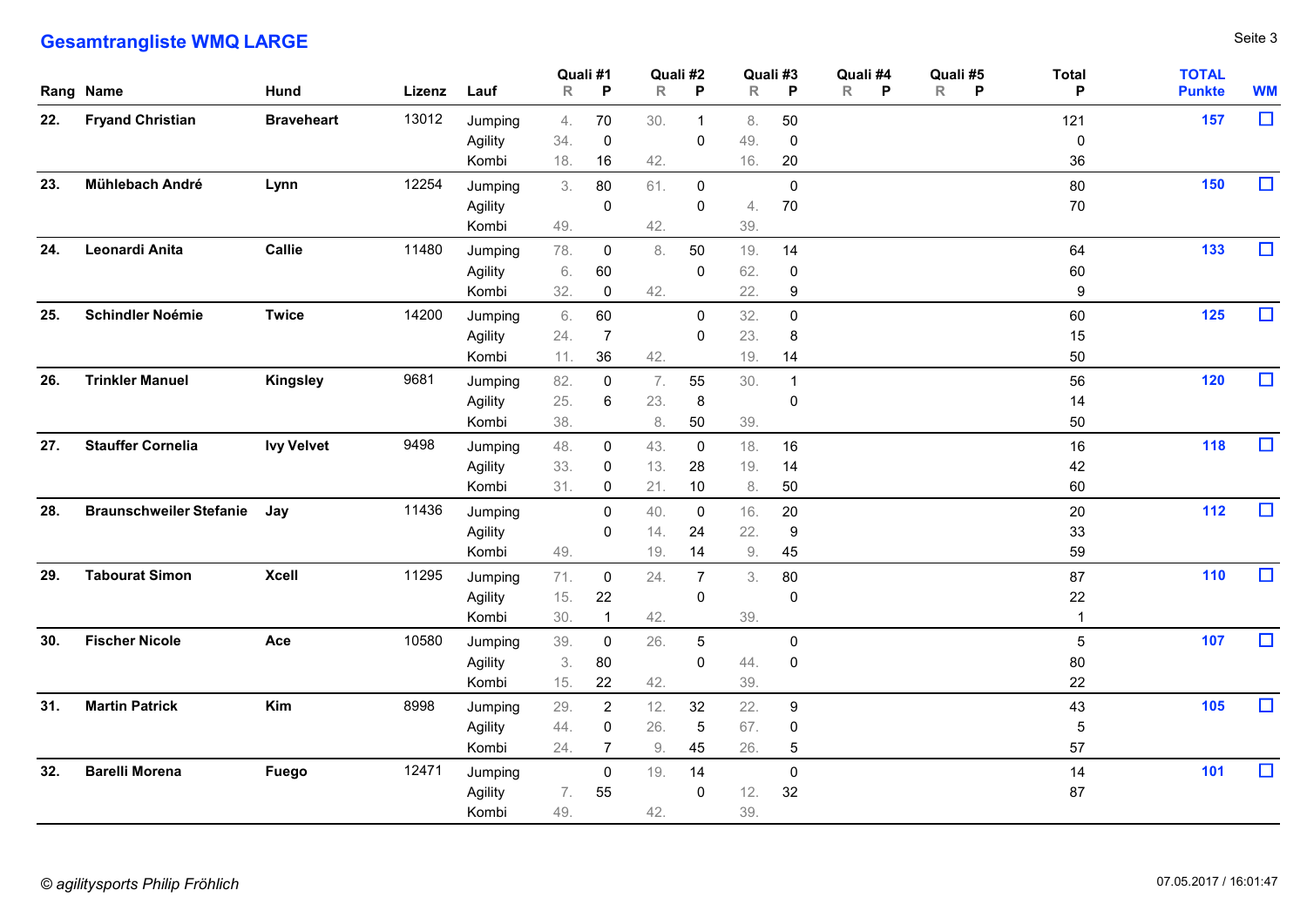|           | <b>Gesamtrangliste WMQ LARGE</b> |                     |        |                             |                    |                               |                   |                               |                   |                                          |                                      |                    |                            |                               | Seite 4   |
|-----------|----------------------------------|---------------------|--------|-----------------------------|--------------------|-------------------------------|-------------------|-------------------------------|-------------------|------------------------------------------|--------------------------------------|--------------------|----------------------------|-------------------------------|-----------|
| Rang Name |                                  | <b>Hund</b>         | Lizenz | Lauf                        | Quali #1<br>R      | $\mathsf{P}$                  | R                 | Quali #2<br>P                 | R                 | Quali #3<br>P                            | Quali #4<br>$\mathsf{R}$<br><b>P</b> | Quali #5<br>R<br>P | <b>Total</b><br>P          | <b>TOTAL</b><br><b>Punkte</b> | <b>WM</b> |
| 33.       | <b>Eberle Martin</b>             | Jasper              | 12918  | Jumping<br>Agility<br>Kombi | 49.                | $\mathbf 0$<br>0              | 1.<br>42.         | 0<br>100                      | 35.<br>39.        | $\mathbf 0$<br>0                         |                                      |                    | $\mathbf 0$<br>100         | 100                           | $\Box$    |
| 34.       | Mühlebach Flurina                | Fiain               | 10562  | Jumping<br>Agility<br>Kombi | 12.<br>37.<br>20.  | 32<br>$\mathbf 0$<br>12       | 42.               | $\mathbf 0$<br>0              | 7.<br>39.         | 0<br>55                                  |                                      |                    | 32<br>55<br>12             | 99                            | $\Box$    |
| 35.       | <b>Gandoy Vanessa</b>            | <b>Dzeko</b>        | 10871  | Jumping<br>Agility<br>Kombi | 26.<br>49.         | 5<br>$\mathbf 0$              | 15.<br>42.        | 22<br>0                       | 14.<br>26.<br>10. | 24<br>5<br>40                            |                                      |                    | 51<br>5<br>40              | 96                            | $\Box$    |
| 36.       | <b>Mauroux Irène</b>             | <b>Adrenaline</b>   | 8646   | Jumping<br>Agility<br>Kombi | 67.<br>49.         | 0<br>0                        | 21.<br>21.<br>7.  | 10<br>10<br>55                | 25.<br>65.<br>27. | 6<br>0<br>$\overline{4}$                 |                                      |                    | 16<br>10<br>59             | 85                            | $\Box$    |
|           | 37. Gloor Jeannine               | U <sub>2</sub>      | 13131  | Jumping<br>Agility<br>Kombi | 7.<br>29.<br>14.   | 55<br>$\overline{2}$<br>24    | 54.<br>42.        | 0<br>0                        | 77.<br>39.        | 0<br>$\overline{0}$                      |                                      |                    | 55<br>$\overline{2}$<br>24 | 81                            | $\Box$    |
|           | 38. Zaugg Christa                | <b>Beejay</b>       | 10190  | Jumping<br>Agility<br>Kombi | 36.<br>49.         | $\mathbf 0$<br>$\mathbf 0$    | 36.<br>42.        | $\mathbf 0$<br>0              | 7.<br>46.<br>15.  | 55<br>$\overline{0}$<br>22               |                                      |                    | 55<br>0<br>22              | 77                            | $\Box$    |
| 39.       | <b>Mattle Marianne</b>           | <b>Boon</b>         | 12704  | Jumping<br>Agility<br>Kombi | 18.<br>31.<br>17.  | 16<br>$\overline{0}$<br>18    | 42.               | $\mathbf 0$<br>$\mathbf 0$    | $10.$<br>39.      | $\mathbf 0$<br>40                        |                                      |                    | 16<br>40<br>18             | 74                            | $\Box$    |
| 40.       | <b>Mauroux Pascal</b>            | <b>Atomic Folly</b> | 8647   | Jumping<br>Agility<br>Kombi | 77.<br>49.         | $\overline{0}$<br>$\mathbf 0$ | 42.<br>8.<br>16.  | $\overline{0}$<br>50<br>20    | 36.<br>39.        | $\mathbf 0$<br>$\mathbf 0$               |                                      |                    | $\mathbf 0$<br>50<br>20    | 70                            | $\Box$    |
|           | 41. Weber Conrad Daniela         | Lucky               | 10528  | Jumping<br>Agility<br>Kombi | 9.<br>32.<br>$16.$ | 45<br>$\mathbf 0$<br>$20\,$   | 51.<br>42.        | $\overline{0}$<br>$\mathbf 0$ | 29.<br>71.<br>32. | $\overline{2}$<br>$\mathbf 0$            |                                      |                    | 47<br>0<br>$20\,$          | 67                            | $\Box$    |
| 42.       | <b>Barelli Morena</b>            | James               | 8173   | Jumping<br>Agility<br>Kombi | 57.<br>49.         | $\mathbf 0$<br>0              | 62.<br>22.<br>28. | $\mathbf 0$<br>9              | 24.<br>28.<br>11. | $\overline{7}$<br>$\mathbf{3}$<br>$36\,$ |                                      |                    | $\overline{7}$<br>12<br>36 | 55                            | $\Box$    |
| 43.       | Habegger Jan                     | Acelyn              | 9142   | Jumping<br>Agility<br>Kombi | 83.<br>21.<br>37.  | $\mathbf 0$<br>10             | 32.<br>19.<br>17. | $\mathbf 0$<br>14<br>18       | 76.<br>39.        | $\mathbf 0$<br>$\overline{0}$            |                                      |                    | $\mathbf 0$<br>24<br>18    | 42                            | $\Box$    |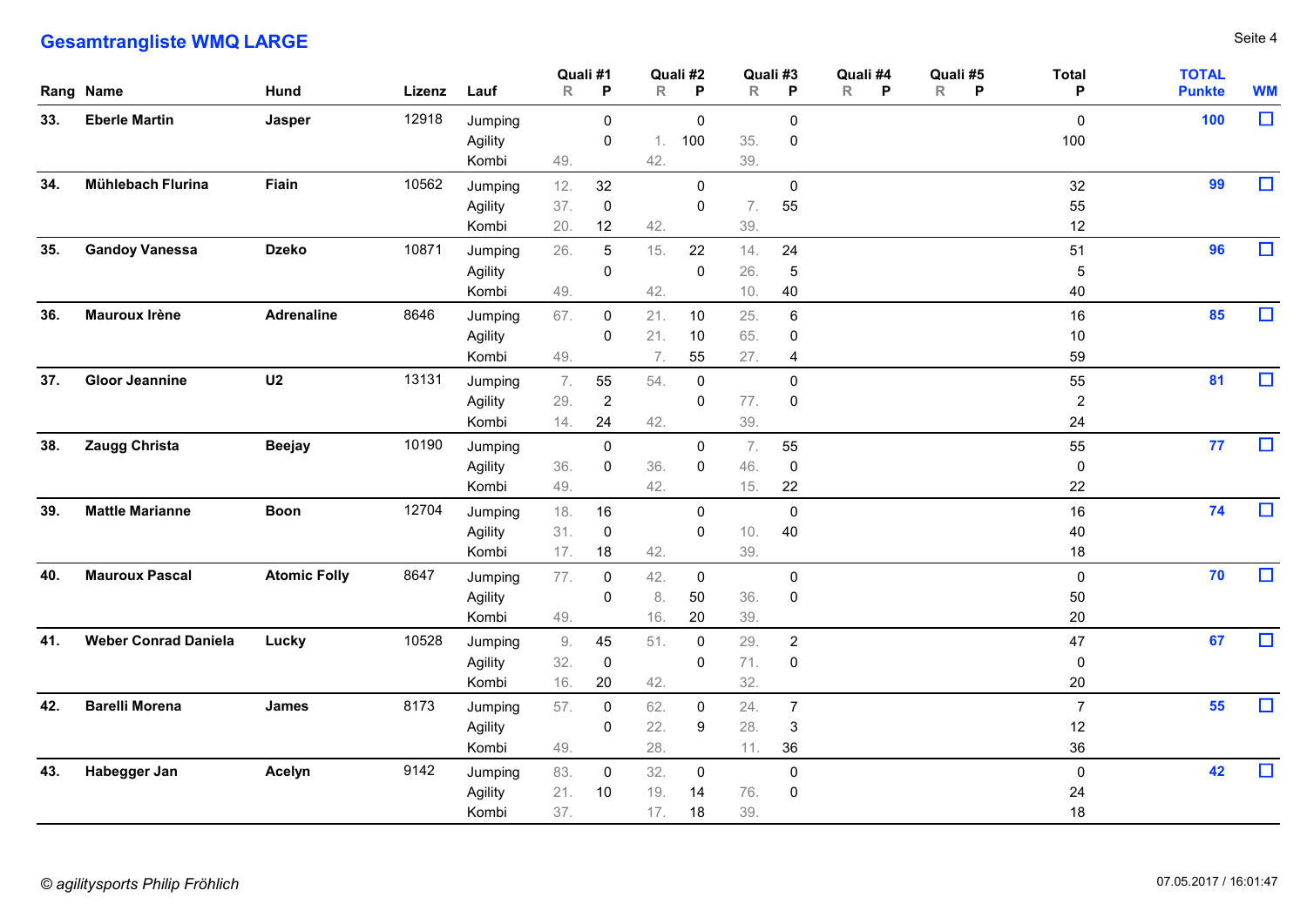|     | <b>Gesamtrangliste WMQ LARGE</b> |               |             |                             |                          |                               |                   |                                         |                      |                                      |                               |                     |                                        |                               | Seite 5   |
|-----|----------------------------------|---------------|-------------|-----------------------------|--------------------------|-------------------------------|-------------------|-----------------------------------------|----------------------|--------------------------------------|-------------------------------|---------------------|----------------------------------------|-------------------------------|-----------|
|     | Rang Name                        | Hund          | Lizenz Lauf |                             | Quali #1<br>$\mathsf{R}$ | P                             | $\mathsf R$       | Quali #2<br>P                           | Quali #3<br>R P      |                                      | Quali #4<br>$\mathsf{R}$<br>P | Quali #5<br>$R$ $P$ | <b>Total</b><br>P                      | <b>TOTAL</b><br><b>Punkte</b> | <b>WM</b> |
| 43. | <b>Hess Gaby</b>                 | Faye          | 11060       | Jumping<br>Agility<br>Kombi | 44.<br>13.<br>19.        | $\mathbf 0$<br>28<br>14       | 68.<br>42.        | $\overline{0}$<br>$\pmb{0}$             | 39.                  |                                      |                               |                     | $\boldsymbol{0}$<br>28<br>14           | 42                            | $\Box$    |
| 45. | Möller Benjamin                  | George        | 11629       | Jumping<br>Agility<br>Kombi | 68.<br>49.               | $\mathbf 0$<br>0              | 38.<br>15.<br>18. | $\mathbf 0$<br>22<br>16                 | 39.                  | $\mathbf 0$<br>$\overline{0}$        |                               |                     | $\mathsf 0$<br>22<br>$16 \,$           | 38                            | $\Box$    |
| 46. | <b>Roelli Corinne</b>            | <b>Sunny</b>  | 11345       | Jumping<br>Agility<br>Kombi | 86.<br>18.<br>41.        | $\mathbf 0$<br>16             | 56.<br>20.<br>26. | $\overline{0}$<br>12<br>$5\phantom{.0}$ | 64.<br>39.           | $\overline{0}$<br>$\overline{0}$     |                               |                     | $\overline{0}$<br>28<br>$\overline{5}$ | 33                            | $\Box$    |
| 47. | Hänny Hans                       | <b>Tarik</b>  | 11311       | Jumping<br>Agility<br>Kombi | 49.                      | 0<br>0                        | 35.<br>52.<br>35. | $\mathbf 0$<br>0                        | 20.<br>43.<br>18.    | 12<br>$\overline{0}$<br>16           |                               |                     | 12<br>$\mathbf 0$<br>16                | 28                            | $\Box$    |
| 48. | <b>Gassmann Thomas</b>           | Ice           | 9133        | Jumping<br>Agility<br>Kombi | 52.<br>20.<br>21.        | 0<br>12<br>$10$               | 53.<br>28.<br>27. | 0<br>$\mathbf{3}$                       | 36.<br>39.           | $\boldsymbol{0}$<br>$\boldsymbol{0}$ |                               |                     | 0<br>15<br>10 <sub>1</sub>             | $25\phantom{.0}$              | $\Box$    |
| 49. | Hänni Janina                     | Yara          | 12736       | Jumping<br>Agility<br>Kombi | 22.<br>56.<br>43.        | $\boldsymbol{9}$<br>0         | 45.<br>25.<br>22. | $\mathbf 0$<br>6<br>9                   | 73.<br>39.           | $\mathbf 0$<br>$\boldsymbol{0}$      |                               |                     | 9<br>6<br>9                            | 24                            | $\Box$    |
|     | 49. Schaub Antoinette            | <b>Pretty</b> | 12353       | Jumping<br>Agility<br>Kombi | 75.<br>49.               | $\overline{0}$                | 60.<br>42.        | $\overline{0}$<br>$\mathbf 0$           | 14.<br>39.           | $\mathbf 0$<br>24                    |                               |                     | $\mathsf 0$<br>24                      | 24                            | $\Box$    |
|     | 49. Schwager Michael             | Heaven        | 10045       | Jumping<br>Agility<br>Kombi | 25.<br>49.               | 6<br>$\mathbf 0$              | 17.<br>42.        | 18<br>$\mathbf 0$                       | 53.<br>39.           | $\overline{0}$<br>$\mathbf 0$        |                               |                     | $24\,$<br>$\overline{0}$               | 24                            | $\Box$    |
|     | 52. Grunder Sascha               | Orio          | 11111       | Jumping<br>Agility<br>Kombi | 53.<br>49.               | $\mathbf 0$<br>$\mathbf 0$    | 42.               | $\overline{0}$<br>$\mathbf 0$           | 15.<br>39.           | 22<br>$\pmb{0}$                      |                               |                     | 22<br>$\overline{0}$                   | 22                            | $\Box$    |
|     | 53. Florioli Ludwig              | Jack          | 12461       | Jumping<br>Agility<br>Kombi | 49.                      | $\overline{0}$<br>$\mathbf 0$ | 16.<br>42.        | $20\,$<br>$\mathbf 0$                   | 39.                  | $\overline{0}$<br>$\overline{0}$     |                               |                     | 20<br>$\mathbf 0$                      | 20                            | $\Box$    |
| 53. | Polinelli Milena                 | Ziwa          | 10480       | Jumping<br>Agility<br>Kombi | 30.<br>41.<br>23.        | -1<br>$\boldsymbol{0}$<br>8   | 46.<br>42.        | $\overline{0}$<br>$\overline{0}$        | 38.<br>30.<br>21. 10 | $\overline{0}$<br>$\overline{1}$     |                               |                     | $18\,$                                 | 20                            | $\Box$    |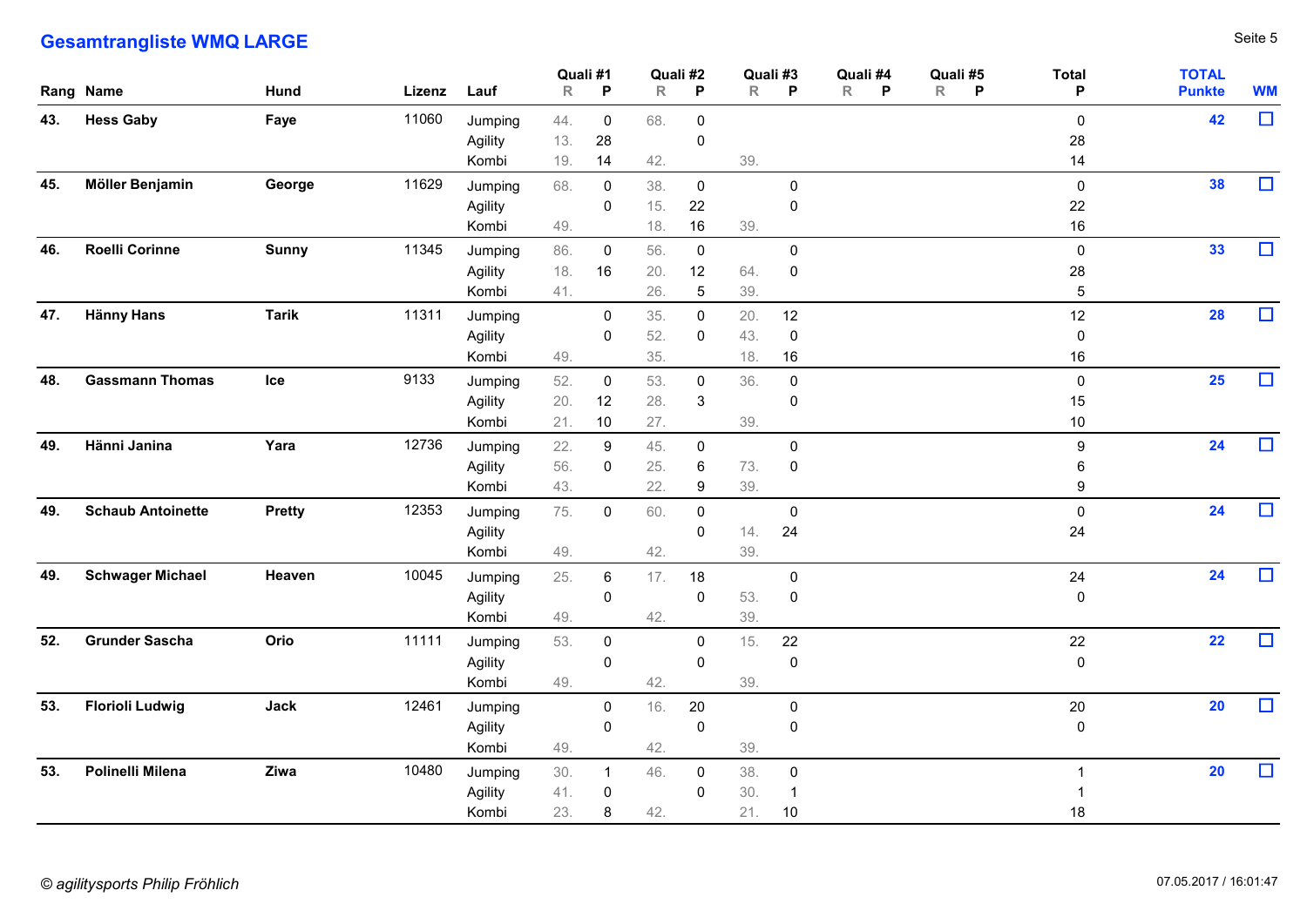|     | <b>Gesamtrangliste WMQ LARGE</b>  |              |             |                             |                         |                            |                   |                                 |                   |                                  |                                                     |                                |                               | Seite 6   |
|-----|-----------------------------------|--------------|-------------|-----------------------------|-------------------------|----------------------------|-------------------|---------------------------------|-------------------|----------------------------------|-----------------------------------------------------|--------------------------------|-------------------------------|-----------|
|     | Rang Name                         | <b>Hund</b>  | Lizenz Lauf |                             | Quali #1<br>$\mathsf R$ | P                          |                   | Quali #2<br>$R$ $P$             | R                 | Quali #3<br>P                    | Quali #4<br>Quali #5<br>R<br>P<br>R<br>$\mathsf{P}$ | <b>Total</b><br>P              | <b>TOTAL</b><br><b>Punkte</b> | <b>WM</b> |
| 55. | <b>Huber Peter</b>                | Asha         | 11689       | Jumping<br>Agility<br>Kombi | 46.<br>49.              | $\mathbf 0$<br>0           | 17.<br>42.        | $\mathbf 0$<br>18               | 39.               | $\mathbf 0$<br>0                 |                                                     | $\mathbf 0$<br>18              | 18                            | $\Box$    |
| 56. | <b>Golay Marie-Jo</b>             | <b>Buddy</b> | 11663       | Jumping<br>Agility<br>Kombi | 54.<br>23.<br>22.       | $\mathbf 0$<br>8<br>9      | 42.               | $\mathbf 0$<br>$\mathbf 0$      | 57.<br>39.        | $\mathbf 0$<br>$\mathbf 0$       |                                                     | $\mathsf{O}$<br>8<br>9         | 17                            | $\Box$    |
| 56. | <b>Tschanz-Haas Regula</b>        | Jonah        | 9595        | Jumping<br>Agility<br>Kombi | 24.<br>49.              | $\overline{7}$<br>0        | 42.               | $\mathbf 0$<br>$\mathbf 0$      | 21.<br>39.        | 10<br>$\mathbf 0$                |                                                     | 17<br>$\mathbf 0$              | 17                            | $\Box$    |
| 58. | <b>Ghiringhelli Donata</b>        | <b>Bia</b>   | 11402       | Jumping<br>Agility<br>Kombi | 74.<br>47.<br>47.       | 0<br>$\mathbf 0$           | 23.<br>40.<br>23. | 8<br>0<br>8                     | 35.<br>74.<br>33. | $\mathbf 0$<br>0                 |                                                     | 8<br>0<br>8                    | 16                            | $\Box$    |
| 58. | <b>Zimmermann Marion</b>          | <b>Bree</b>  | 12811       | Jumping<br>Agility<br>Kombi | 58.<br>49.              | 0<br>0                     | 18.<br>42.        | 16<br>$\mathbf 0$               | 39.               | 0<br>0                           |                                                     | 16<br>0                        | 16                            | $\Box$    |
|     | 60. Müller Stefan                 | <b>Clive</b> | 11450       | Jumping<br>Agility<br>Kombi | 19.<br>49.              | 14<br>$\mathbf 0$          | 42.               | $\overline{0}$<br>$\mathbf 0$   | 46.<br>39.        | $\overline{0}$<br>0              |                                                     | 14<br>0                        | 14                            | $\Box$    |
|     | 60. Tschuor Magnin Claudia Celtic |              | 11911       | Jumping<br>Agility<br>Kombi | 51.<br>49.              | $\mathbf 0$<br>$\mathbf 0$ | 57.<br>42.        | $\mathbf 0$<br>$\mathbf 0$      | 23.<br>66.<br>25. | 8<br>0<br>6                      |                                                     | 8<br>0<br>6                    | 14                            | $\Box$    |
|     | 62. Arras Lilian                  | <b>Arrow</b> | 13156       | Jumping<br>Agility<br>Kombi | 72.<br>49.              | $\mathbf 0$<br>0           | 47.<br>49.<br>32. | $\mathbf 0$<br>$\mathbf 0$      | 20.<br>39.        | $\mathbf 0$<br>12                |                                                     | $\mathbf 0$<br>12              | 12                            | $\Box$    |
|     | 62. Fumarola Ciro                 | Lady         | 10743       | Jumping<br>Agility<br>Kombi | 55.<br>49.              | $\mathbf 0$<br>$\mathbf 0$ | 20.<br>42.        | 12<br>$\mathbf 0$               | 39.               | $\mathbf 0$                      |                                                     | 12<br>0                        | 12                            | $\Box$    |
| 64. | Müller Stefan                     | <b>Pip</b>   | 17171       | Jumping<br>Agility<br>Kombi | 45.<br>30.<br>28.       | $\mathbf 0$<br>3           | 34.<br>33.<br>24. | $\mathbf 0$<br>$\mathbf 0$<br>7 | 47.<br>39.        | $\mathbf 0$<br>$\mathbf 0$       |                                                     | $\mathbf 0$<br>10 <sup>°</sup> | 11                            | $\Box$    |
| 65. | Lehni Manuela                     | Nando        | 9731        | Jumping<br>Agility<br>Kombi | 61.<br>27.<br>25.       | $\mathbf 0$<br>4<br>6      | 63.<br>44.<br>38. | $\mathbf 0$<br>$\mathbf 0$      | 34.<br>39.        | $\overline{0}$<br>$\overline{0}$ |                                                     | 0<br>6                         | 10                            | $\Box$    |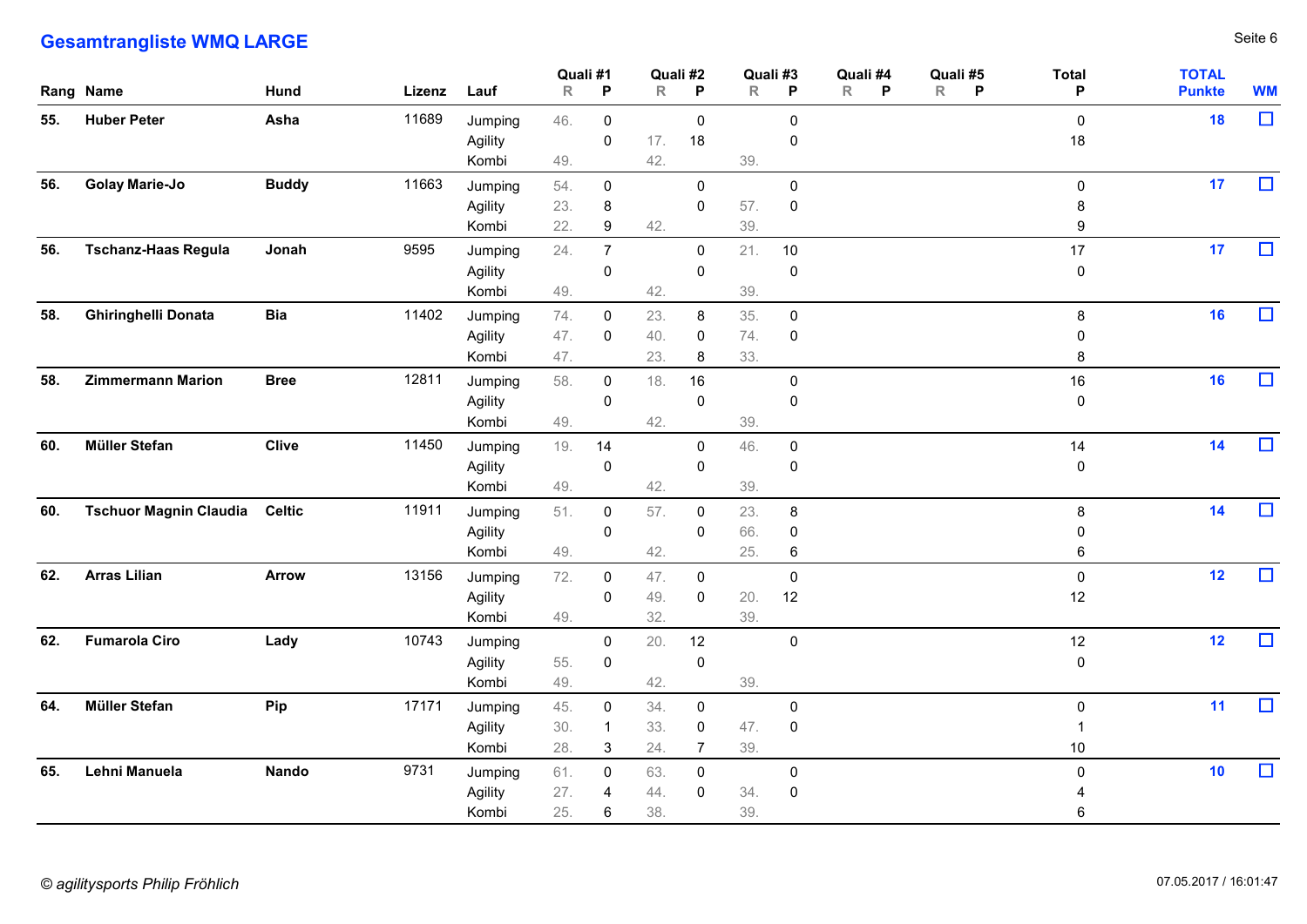|     | <b>Gesamtrangliste WMQ LARGE</b> |               |             |                             |                         |                                     |                   |                                 |                   |                                                 |                    |                               |                                     |                               | Seite 7   |
|-----|----------------------------------|---------------|-------------|-----------------------------|-------------------------|-------------------------------------|-------------------|---------------------------------|-------------------|-------------------------------------------------|--------------------|-------------------------------|-------------------------------------|-------------------------------|-----------|
|     | Rang Name                        | <b>Hund</b>   | Lizenz Lauf |                             | Quali #1<br>$\mathsf R$ | P                                   |                   | Quali #2<br>$R$ $P$             | Quali #3<br>R     | P                                               | Quali #4<br>R<br>P | Quali #5<br>R<br>$\mathsf{P}$ | <b>Total</b><br>P                   | <b>TOTAL</b><br><b>Punkte</b> | <b>WM</b> |
| 65. | <b>Oswald Peter</b>              | <b>AC</b>     | 12255       | Jumping<br>Agility<br>Kombi | 43.<br>49.              | $\mathbf 0$<br>$\mathbf 0$          | 42.               | $\mathbf 0$<br>$\mathbf 0$      | 21.<br>39.        | $\mathbf 0$<br>10                               |                    |                               | $\mathbf 0$<br>10 <sub>1</sub>      | 10                            | $\Box$    |
| 65. | <b>Steurer Nadine</b>            | <b>Bryn</b>   | 12121       | Jumping<br>Agility<br>Kombi | 21.<br>48.<br>34.       | 10<br>$\mathbf 0$<br>$\mathbf 0$    | 42.               | $\mathbf 0$<br>$\mathbf 0$      | 39.               | $\mathbf 0$                                     |                    |                               | 10 <sub>1</sub><br>0<br>0           | 10                            | $\Box$    |
| 68. | <b>Hediger Erica</b>             | <b>Bilaya</b> | 11693       | Jumping<br>Agility<br>Kombi | 32.<br>43.<br>26.       | $\mathbf 0$<br>0<br>$5\phantom{.0}$ | 45.<br>42.        | $\mathbf 0$<br>$\boldsymbol{0}$ | 27.<br>39.        | $\mathbf 0$<br>$\overline{4}$                   |                    |                               | $\mathbf 0$<br>4<br>$5\phantom{.0}$ | 9                             | $\Box$    |
| 68. | <b>Keller Petra</b>              | Missy         | 12269       | Jumping<br>Agility<br>Kombi | 80.<br>22.<br>35.       | $\mathbf 0$<br>9<br>$\mathbf 0$     | 42.               | $\mathbf 0$<br>$\mathbf 0$      | 54.<br>39.        | $\mathbf 0$<br>0                                |                    |                               | $\mathbf 0$<br>9<br>$\Omega$        | $\overline{\mathbf{9}}$       | $\Box$    |
|     | 68. Oesch Werner                 | Aszú          | 10767       | Jumping<br>Agility<br>Kombi | 62.<br>51.<br>44.       | 0<br>$\mathbf 0$                    | 22.<br>42.        | 9<br>$\mathbf 0$                | 42.<br>39.        | $\mathbf 0$<br>0                                |                    |                               | 9<br>0                              | 9                             | $\Box$    |
|     | 68. Tabourat Jean-Paul           | Daya          | 8589        | Jumping<br>Agility<br>Kombi | 49.<br>53.<br>46.       | $\mathbf 0$<br>$\mathbf 0$          | 29.<br>42.        | $\overline{2}$<br>$\mathbf 0$   | 31.<br>51.<br>24. | $\overline{0}$<br>$\mathbf 0$<br>$\overline{7}$ |                    |                               | $\overline{2}$<br>7                 | 9                             | $\Box$    |
|     | 72. Maréchal Aurélie             | <b>Hoops</b>  | 8856        | Jumping<br>Agility<br>Kombi | 23.<br>54.<br>40.       | 8<br>$\mathbf 0$                    | 42.               | $\mathbf 0$<br>$\mathbf 0$      | 39.<br>39.        | $\overline{0}$<br>0                             |                    |                               | 8<br>0                              | $\boldsymbol{8}$              | $\Box$    |
|     | 73. Bonetti Mario                | <b>Fizzy</b>  | 12470       | Jumping<br>Agility<br>Kombi | 49.                     | $\mathbf 0$<br>0                    | 42.               | $\mathbf 0$<br>$\mathbf 0$      | 24.<br>39.        | $\mathbf 0$<br>-7                               |                    |                               | $\mathbf 0$<br>$\overline{7}$       | $\mathbf{7}$                  | $\Box$    |
|     | 73. Folch Romy                   | Jevra         | 11062       | Jumping<br>Agility<br>Kombi | 81.<br>49.              | $\mathbf 0$<br>0                    | 24.<br>42.        | $\mathbf 0$<br>$\overline{7}$   | 48.<br>69.<br>35. | $\overline{0}$<br>$\mathbf 0$                   |                    |                               | $\mathbf 0$<br>$\overline{7}$       | $\mathbf{7}$                  | $\Box$    |
| 73. | <b>Maréchal Aurélie</b>          | <b>Ananas</b> | 12362       | Jumping<br>Agility<br>Kombi | 26.<br>49.              | $\mathbf 0$<br>$5\phantom{.0}$      | 71.<br>29.<br>41. | $\mathbf 0$<br>$\overline{2}$   | 32.<br>39.        | $\overline{0}$<br>$\overline{0}$                |                    |                               | $\mathbf 0$<br>7                    | $\mathbf{7}$                  | $\Box$    |
| 76. | <b>Bannwart Natalie</b>          | Jace          | 9716        | Jumping<br>Agility<br>Kombi | 38.<br>46.<br>39.       | $\mathbf 0$<br>$\mathbf 0$          | 33.<br>53.<br>36. | $\mathbf 0$<br>$\mathbf 0$      | 25.<br>39.        | $\mathbf 0$<br>6                                |                    |                               | $\mathsf{O}$<br>6                   | $6\overline{6}$               | $\Box$    |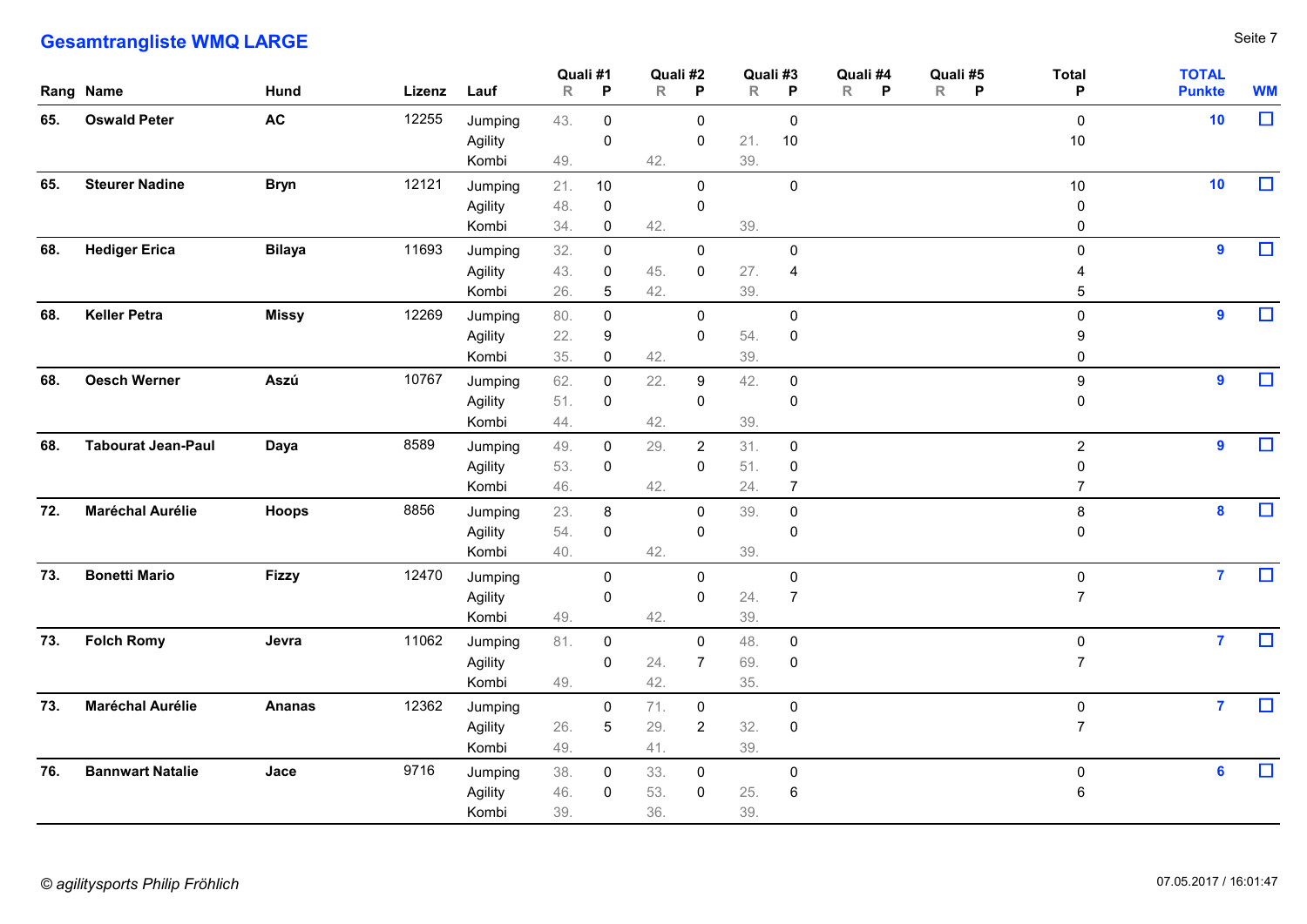|           | <b>Gesamtrangliste WMQ LARGE</b> |                 |             |                             |                   |                                  |                          |                                  |                   |                               |                                           |                               |                               | Seite 8   |
|-----------|----------------------------------|-----------------|-------------|-----------------------------|-------------------|----------------------------------|--------------------------|----------------------------------|-------------------|-------------------------------|-------------------------------------------|-------------------------------|-------------------------------|-----------|
| Rang Name |                                  | <b>Hund</b>     | Lizenz Lauf |                             | Quali #1<br>R     | $\mathsf{P}$                     | Quali #2<br>$\mathsf{R}$ | P                                | Quali #3<br>R     | P                             | Quali #4<br>Quali #5<br>R<br>$R$ $P$<br>P | <b>Total</b><br>P             | <b>TOTAL</b><br><b>Punkte</b> | <b>WM</b> |
|           | 77. Fröhlich Philip              | <b>Shane</b>    | 12546       | Jumping<br>Agility<br>Kombi | 49.               | $\overline{0}$<br>$\pmb{0}$      | 42.                      | $\mathbf 0$<br>$\mathbf 0$       | 26.<br>39.        | 5<br>$\mathbf 0$              |                                           | $\overline{5}$<br>$\mathbf 0$ | $\overline{\mathbf{5}}$       | $\Box$    |
| 78.       | Ferri Saskia                     | Hayley          | 11323       | Jumping<br>Agility<br>Kombi | 65.<br>49.        | $\mathbf 0$<br>$\mathbf 0$       | 27.<br>42.               | $\mathbf 0$<br>$\overline{4}$    | 55.<br>39.        | $\mathbf 0$<br>$\overline{0}$ |                                           | $\boldsymbol{0}$<br>4         | $\overline{\mathbf{A}}$       | $\Box$    |
| 78.       | Gerber-Podolak Jeannine Kylee    |                 | 21069       | Jumping<br>Agility<br>Kombi | 49.<br>49.        | $\mathbf 0$<br>$\overline{0}$    | 58.<br>42.               | $\overline{0}$<br>$\mathbf 0$    | 27.<br>39.        | $\overline{4}$<br>$\mathbf 0$ |                                           | 4<br>$\mathbf 0$              | $\blacktriangle$              | $\Box$    |
| 78.       | Mozzetti Lisanna                 | <b>Atalanta</b> | 10123       | Jumping<br>Agility<br>Kombi | 49.               | $\overline{0}$<br>$\mathbf 0$    | 27.<br>42.               | $\overline{4}$<br>$\overline{0}$ | 34.<br>39.        | $\mathbf 0$<br>$\pmb{0}$      |                                           | 4<br>$\mathbf 0$              | $\blacktriangle$              | $\Box$    |
| 78.       | <b>Rellstab Astrid</b>           | Capan           | 8685        | Jumping<br>Agility<br>Kombi | 34.<br>42.<br>27. | 0<br>0<br>-4                     | 48.<br>46.<br>33.        | 0<br>$\mathbf 0$                 | 49.<br>58.<br>34. | $\mathbf 0$<br>$\overline{0}$ |                                           | 0<br>$\mathbf 0$<br>4         | 4                             | $\Box$    |
|           | 78. Zaugg Ruedi                  | <b>Baylee</b>   | 13001       | Jumping<br>Agility<br>Kombi | 27.<br>49.        | $\overline{a}$<br>$\mathbf 0$    | 42.                      | $\mathbf 0$<br>$\mathbf 0$       | 40.<br>39.        | $\overline{0}$<br>$\mathbf 0$ |                                           | $\mathbf 0$                   | $\blacktriangle$              | $\Box$    |
|           | 83. Zürrer Nadja                 | Ace             | 12129       | Jumping<br>Agility<br>Kombi | 28.<br>49.        | $\mathbf{3}$<br>$\mathbf 0$      | 41.<br>42.               | $\mathbf 0$<br>$\overline{0}$    | 39.               |                               |                                           | $\mathbf{3}$<br>$\mathbf 0$   | $\mathbf{3}$                  | $\Box$    |
| 84.       | Nützi Simone                     | <b>Noe</b>      | 11385       | Jumping<br>Agility<br>Kombi | 49.               | $\overline{0}$<br>$\mathbf 0$    | 50.<br>42.               | $\mathbf 0$<br>$\mathbf 0$       | 29.<br>39.        | $\mathbf 0$<br>$\overline{2}$ |                                           | $\mathbf 0$<br>$\overline{2}$ | $\overline{\mathbf{2}}$       | $\Box$    |
| 85.       | <b>Amrein Thommi</b>             | Que             | 11500       | Jumping<br>Agility<br>Kombi | 73.<br>57.<br>48. | $\overline{0}$<br>$\overline{0}$ | 38.<br>42.               | $\mathbf 0$<br>$\overline{0}$    | 59.<br>39.        | $\mathbf 0$<br>$\overline{0}$ |                                           | $\mathbf 0$<br>$\mathbf 0$    | $\mathbf 0$                   | $\Box$    |
| 85.       | <b>Antonio Cipriano</b>          | <b>Asics</b>    | 10627       | Jumping<br>Agility<br>Kombi | 49.               | $\mathbf 0$<br>$\overline{0}$    | 42.                      | $\mathbf 0$<br>$\mathbf 0$       | 39.               | $\mathbf 0$<br>$\mathbf 0$    |                                           | $\mathbf 0$<br>$\mathbf 0$    | $\mathbf 0$                   | $\Box$    |
| 85.       | <b>Blanc Annick</b>              | <b>Dryhm</b>    | 11645       | Jumping<br>Agility<br>Kombi | 49.               | $\overline{0}$<br>$\overline{0}$ | 42.                      | $\mathbf 0$<br>$\mathbf 0$       | 52.<br>39.        | $\mathbf 0$<br>$\overline{0}$ |                                           | $\mathbf 0$<br>$\mathbf 0$    | $\mathbf 0$                   | $\Box$    |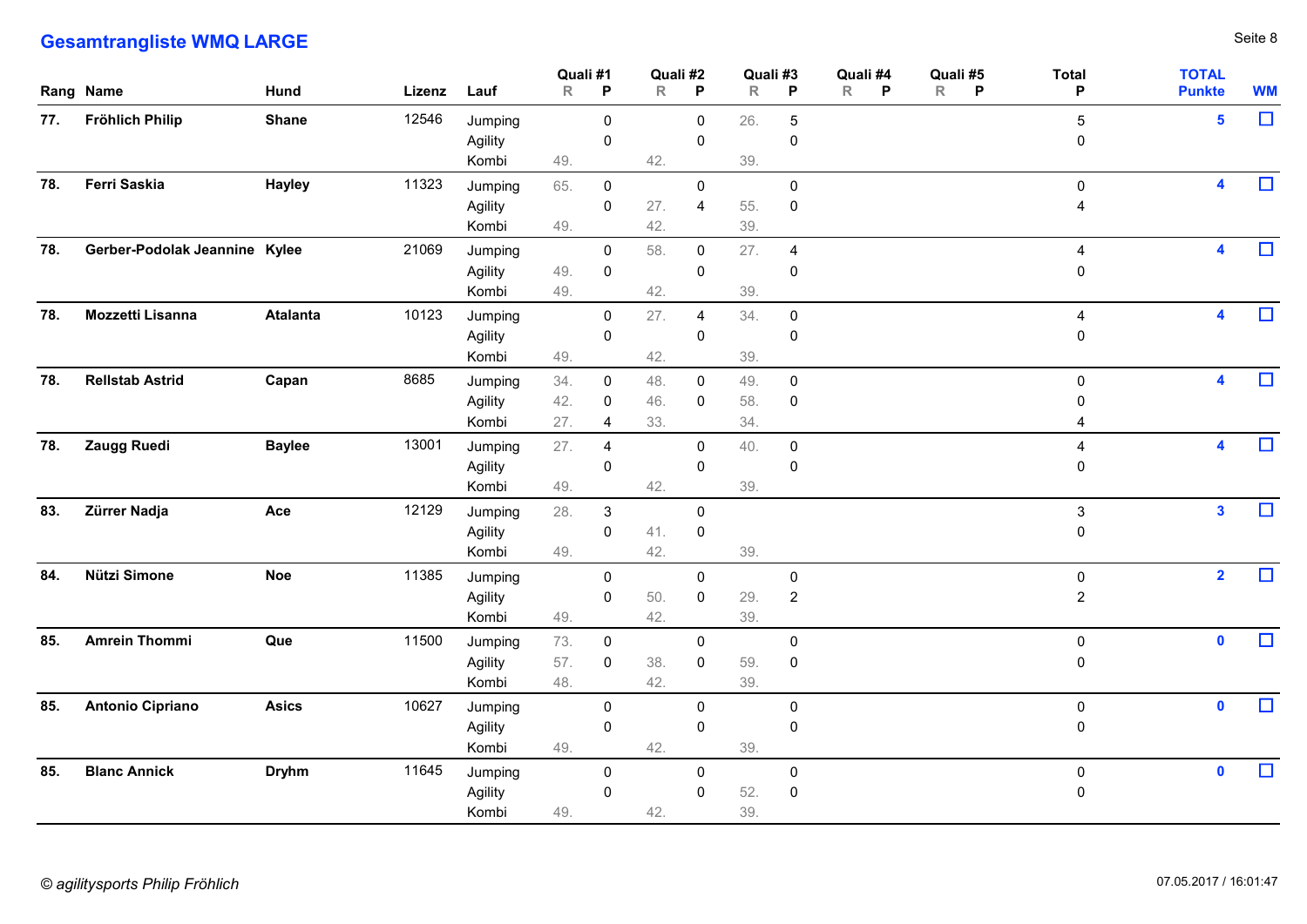|     | <b>Gesamtrangliste WMQ LARGE</b> |                |             |                             |                         |                                           |                   |                            |                   |                               |                                                     |                            |                               | Seite 9   |
|-----|----------------------------------|----------------|-------------|-----------------------------|-------------------------|-------------------------------------------|-------------------|----------------------------|-------------------|-------------------------------|-----------------------------------------------------|----------------------------|-------------------------------|-----------|
|     | Rang Name                        | <b>Hund</b>    | Lizenz Lauf |                             | Quali #1<br>$\mathsf R$ | P                                         | R                 | Quali #2<br>$\mathsf{P}$   | Quali #3<br>R     | P                             | Quali #4<br>Quali #5<br>R<br>P<br>R<br>$\mathsf{P}$ | <b>Total</b><br>P          | <b>TOTAL</b><br><b>Punkte</b> | <b>WM</b> |
| 85. | <b>Blum Martin</b>               | Glenys         | 8941        | Jumping<br>Agility<br>Kombi | 59.<br>49.              | $\mathbf 0$<br>$\mathbf 0$                | 70.<br>42.<br>39. | $\mathbf 0$<br>$\mathbf 0$ | 75.<br>39.        | $\mathbf 0$<br>$\mathbf 0$    |                                                     | $\mathbf 0$<br>0           | $\mathbf 0$                   | $\Box$    |
| 85. | <b>Brunner Nathalie</b>          | Deep           | 12810       | Jumping<br>Agility<br>Kombi | 76.<br>40.<br>42.       | $\mathbf 0$<br>$\mathbf 0$                | 67.<br>42.        | $\mathsf 0$<br>$\mathsf 0$ | 39.               | $\mathbf 0$<br>$\mathbf 0$    |                                                     | $\mathbf 0$<br>$\mathbf 0$ | $\mathbf 0$                   | $\Box$    |
| 85. | <b>Bürki Nicole</b>              | <b>Chief</b>   | 11042       | Jumping<br>Agility<br>Kombi | 40.<br>49.              | $\mathbf 0$<br>$\mathbf 0$                | 37.<br>48.<br>31. | $\mathbf 0$<br>$\mathbf 0$ | 78.<br>39.        | $\mathbf 0$<br>$\mathbf 0$    |                                                     | $\mathbf 0$<br>0           | $\mathbf 0$                   | $\Box$    |
| 85. | <b>Ernst Judith</b>              | <b>Delight</b> | 12536       | Jumping<br>Agility<br>Kombi | 41.<br>38.<br>33.       | $\mathbf 0$<br>$\mathbf 0$<br>$\mathbf 0$ | 42.               | $\mathbf 0$<br>$\mathbf 0$ | 39.               | $\mathbf 0$<br>0              |                                                     | 0<br>0<br>$\Omega$         | $\mathbf 0$                   | $\Box$    |
|     | 85. Frei Samira                  | <b>Bijou</b>   | 11514       | Jumping<br>Agility<br>Kombi | 49.                     | $\mathbf 0$<br>0                          | 31.<br>42.        | $\mathbf 0$<br>$\mathbf 0$ | 33.<br>63.<br>30. | $\mathbf 0$<br>$\overline{0}$ |                                                     | 0<br>0                     | $\mathbf 0$                   | $\Box$    |
|     | 85. Fumarola Ciro                | Kay            | 8692        | Jumping<br>Agility<br>Kombi | 87.<br>49.              | $\mathbf 0$<br>0                          | 42.               |                            | 39.               |                               |                                                     | $\mathbf 0$<br>0           | $\bullet$                     | $\Box$    |
|     | 85. Fumarola Ciro                | Preston        | 12044       | Jumping<br>Agility<br>Kombi | 84.<br>49.              | $\mathbf 0$<br>0                          | 43.<br>42.        | $\mathbf 0$<br>$\mathbf 0$ | 45.<br>39.        | $\overline{0}$                |                                                     | 0<br>0                     | $\mathbf 0$                   | $\Box$    |
| 85. | furrer jessica                   | <b>Bliss</b>   | 10427       | Jumping<br>Agility<br>Kombi | 63.<br>49.              | $\mathbf 0$<br>$\mathbf 0$                | 52.<br>42.        | $\mathbf 0$<br>$\mathbf 0$ | 39.               | $\mathbf 0$<br>0              |                                                     | $\mathbf 0$<br>0           | $\bullet$                     | $\Box$    |
|     | 85. Golay Lydia                  | Leetchi        | 12774       | Jumping<br>Agility<br>Kombi | 35.<br>49.              | $\mathbf 0$<br>0                          | 64.<br>34.<br>34. | $\mathbf 0$<br>$\mathbf 0$ | 39.               | $\mathbf 0$<br>0              |                                                     | $\mathbf 0$<br>0           | $\bullet$                     | $\Box$    |
| 85. | <b>Grossmann Chantal</b>         | Oukley         | 11879       | Jumping<br>Agility<br>Kombi | 49.                     | $\mathbf 0$<br>0                          | 42.               | $\mathbf 0$<br>$\mathbf 0$ | 70.<br>39.        | $\mathbf 0$<br>$\overline{0}$ |                                                     | $\mathbf 0$<br>0           | $\bullet$                     | $\Box$    |
|     | 85. Hess Gaby                    | Sly            | 11330       | Jumping<br>Agility<br>Kombi | 50.<br>49.              | $\mathbf 0$<br>$\overline{0}$             | 42.               | $\mathsf 0$                | 39.               |                               |                                                     | $\mathbf 0$<br>$\mathbf 0$ | $\bullet$                     | $\Box$    |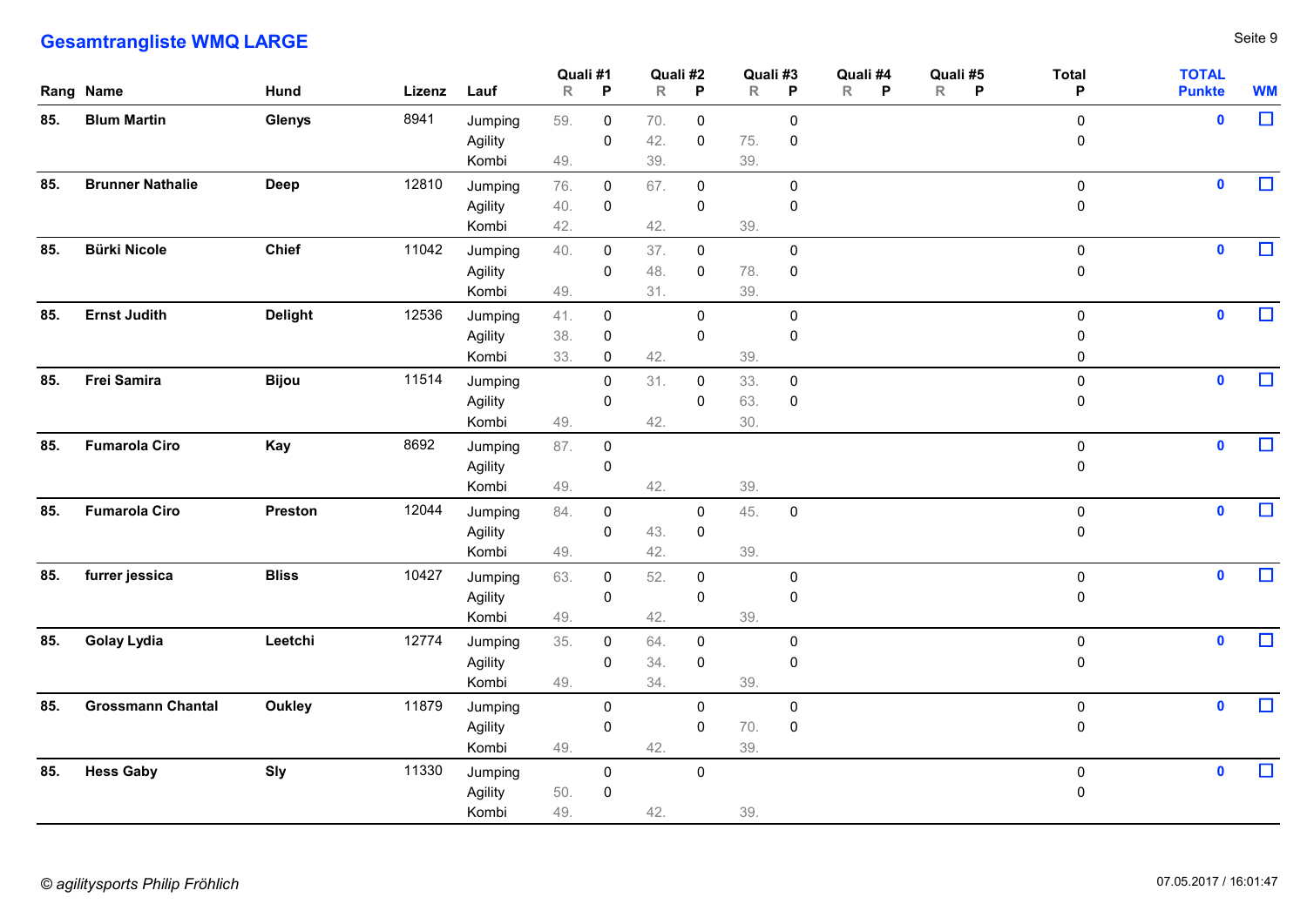|     | <b>Gesamtrangliste WMQ LARGE</b> |               |             |                    |                         |                            |               |                            |            |                |                    |                               |                   |                               | Seite 10  |
|-----|----------------------------------|---------------|-------------|--------------------|-------------------------|----------------------------|---------------|----------------------------|------------|----------------|--------------------|-------------------------------|-------------------|-------------------------------|-----------|
|     | Rang Name                        | <b>Hund</b>   | Lizenz Lauf |                    | Quali #1<br>$\mathsf R$ | P                          | Quali #2<br>R | $\mathsf{P}$               | R          | Quali #3<br>P  | Quali #4<br>R<br>P | Quali #5<br>R<br>$\mathsf{P}$ | <b>Total</b><br>P | <b>TOTAL</b><br><b>Punkte</b> | <b>WM</b> |
|     |                                  |               |             |                    |                         |                            |               |                            |            |                |                    |                               |                   |                               |           |
| 85. | <b>Hilfiker Franziska</b>        | <b>Blade</b>  | 11777       | Jumping            | 60.                     | $\mathbf 0$                | 49.           | $\mathbf 0$                |            | $\mathbf 0$    |                    |                               | $\mathbf 0$       | $\mathbf 0$                   | $\Box$    |
|     |                                  |               |             | Agility            | 39.                     | $\mathbf 0$                | 55.           | $\mathbf 0$                | 33.        | 0              |                    |                               | 0                 |                               |           |
|     |                                  |               |             | Kombi              | 36.                     |                            | 40.           |                            | 39.        |                |                    |                               |                   |                               |           |
| 85. | <b>Hilfiker Roland</b>           | <b>Flash</b>  | 12458       | Jumping            | 64.                     | $\mathbf 0$                | 69.           | $\mathbf 0$                | 52.        | $\mathbf 0$    |                    |                               | $\mathbf 0$       | $\mathbf 0$                   | $\Box$    |
|     |                                  |               |             | Agility<br>Kombi   | 49.                     | $\mathbf 0$                | 42.           | $\mathbf 0$                | 79.<br>38. | $\mathbf 0$    |                    |                               | $\mathbf 0$       |                               |           |
|     |                                  |               |             |                    |                         |                            |               |                            |            |                |                    |                               |                   |                               | $\Box$    |
| 85. | Jerjen Denise                    | X-Kono        | 12211       | Jumping            | 47.                     | $\mathbf 0$                |               | $\mathbf 0$                |            | $\mathbf 0$    |                    |                               | $\mathbf 0$       | $\mathbf 0$                   |           |
|     |                                  |               |             | Agility<br>Kombi   | 49.                     | $\mathbf 0$                | 42.           | $\mathbf 0$                | 39.        | $\mathbf 0$    |                    |                               | 0                 |                               |           |
|     |                                  | Cat           | 10860       |                    |                         |                            |               |                            |            |                |                    |                               |                   | $\mathbf 0$                   | $\Box$    |
| 85. | Käppeli Rahel                    |               |             | Jumping<br>Agility |                         | $\mathbf 0$<br>$\mathbf 0$ |               |                            |            |                |                    |                               | $\mathbf 0$<br>0  |                               |           |
|     |                                  |               |             | Kombi              | 49.                     |                            | 42.           |                            | 39.        |                |                    |                               |                   |                               |           |
| 85. | <b>Klauz Margrit</b>             | <b>Energy</b> | 13411       | Jumping            |                         | $\mathbf 0$                |               | $\mathbf 0$                |            | $\mathbf 0$    |                    |                               | $\mathbf 0$       | $\mathbf 0$                   | $\Box$    |
|     |                                  |               |             | Agility            |                         | $\mathbf 0$                |               | $\mathbf 0$                |            | 0              |                    |                               | 0                 |                               |           |
|     |                                  |               |             | Kombi              | 49.                     |                            | 42.           |                            | 39.        |                |                    |                               |                   |                               |           |
| 85. | <b>Klauz Margrit</b>             | Donna Leon    | 9696        | Jumping            | 85.                     | $\mathbf 0$                |               | $\overline{0}$             | 41.        | $\overline{0}$ |                    |                               | $\mathbf 0$       | $\bullet$                     | $\Box$    |
|     |                                  |               |             | Agility            |                         | 0                          |               | $\mathbf 0$                | 60.        | $\mathbf 0$    |                    |                               | 0                 |                               |           |
|     |                                  |               |             | Kombi              | 49.                     |                            | 42.           |                            | 31.        |                |                    |                               |                   |                               |           |
|     | 85. Liechti Janine               | Fubuki        | 10475       | Jumping            |                         | $\mathbf 0$                |               | $\mathbf 0$                |            | $\mathbf 0$    |                    |                               | $\mathbf 0$       | $\bullet$                     | $\Box$    |
|     |                                  |               |             | Agility            |                         | $\mathbf 0$                | 37.           | $\mathsf 0$                | 50.        | $\overline{0}$ |                    |                               | 0                 |                               |           |
|     |                                  |               |             | Kombi              | 49.                     |                            | 42.           |                            | 39.        |                |                    |                               |                   |                               |           |
| 85. | Mächler-Engeli Barbara           | Rabbit        | 11550       | Jumping            |                         | $\mathbf 0$                |               | $\mathbf 0$                |            | $\mathbf 0$    |                    |                               | $\mathbf 0$       | $\mathbf 0$                   | $\Box$    |
|     |                                  |               |             | Agility            | 35.                     | $\mathbf 0$                |               | $\mathbf 0$                | 72.        | $\overline{0}$ |                    |                               | 0                 |                               |           |
|     |                                  |               |             | Kombi              | 49.                     |                            | 42.           |                            | 39.        |                |                    |                               |                   |                               |           |
| 85. | <b>McCormick Charlie</b>         | Chime         | 10595       | Jumping            | 33.                     | $\mathbf 0$                |               | $\mathbf 0$                |            | $\mathbf 0$    |                    |                               | $\mathsf{O}$      | $\mathbf 0$                   | $\Box$    |
|     |                                  |               |             | Agility            |                         | 0                          |               | $\mathbf 0$                | 31.        | $\overline{0}$ |                    |                               | 0                 |                               |           |
|     |                                  |               |             | Kombi              | 49.                     |                            | 42.           |                            | 39.        |                |                    |                               |                   |                               |           |
| 85. | <b>Moser Priscilla</b>           | Benji         | 10798       | Jumping            |                         |                            |               | $\mathbf 0$                |            |                |                    |                               | $\mathbf 0$       | $\bullet$                     | $\Box$    |
|     |                                  |               |             | Agility<br>Kombi   | 49.                     |                            | 42.           | $\mathbf 0$                | 39.        |                |                    |                               | 0                 |                               |           |
| 85. |                                  |               |             |                    |                         |                            |               |                            |            |                |                    |                               |                   |                               | $\Box$    |
|     | Notarfrancesco Maja              | Gia           | 12178       | Jumping            |                         | $\overline{0}$             | 50.           | $\mathbf 0$<br>$\mathbf 0$ |            | $\overline{0}$ |                    |                               | $\mathbf 0$       | $\bullet$                     |           |
|     |                                  |               |             | Agility<br>Kombi   | 49.                     | $\mathbf 0$                | 42.           |                            | 45.<br>39. | $\overline{0}$ |                    |                               | 0                 |                               |           |
|     |                                  |               |             |                    |                         |                            |               |                            |            |                |                    |                               |                   |                               |           |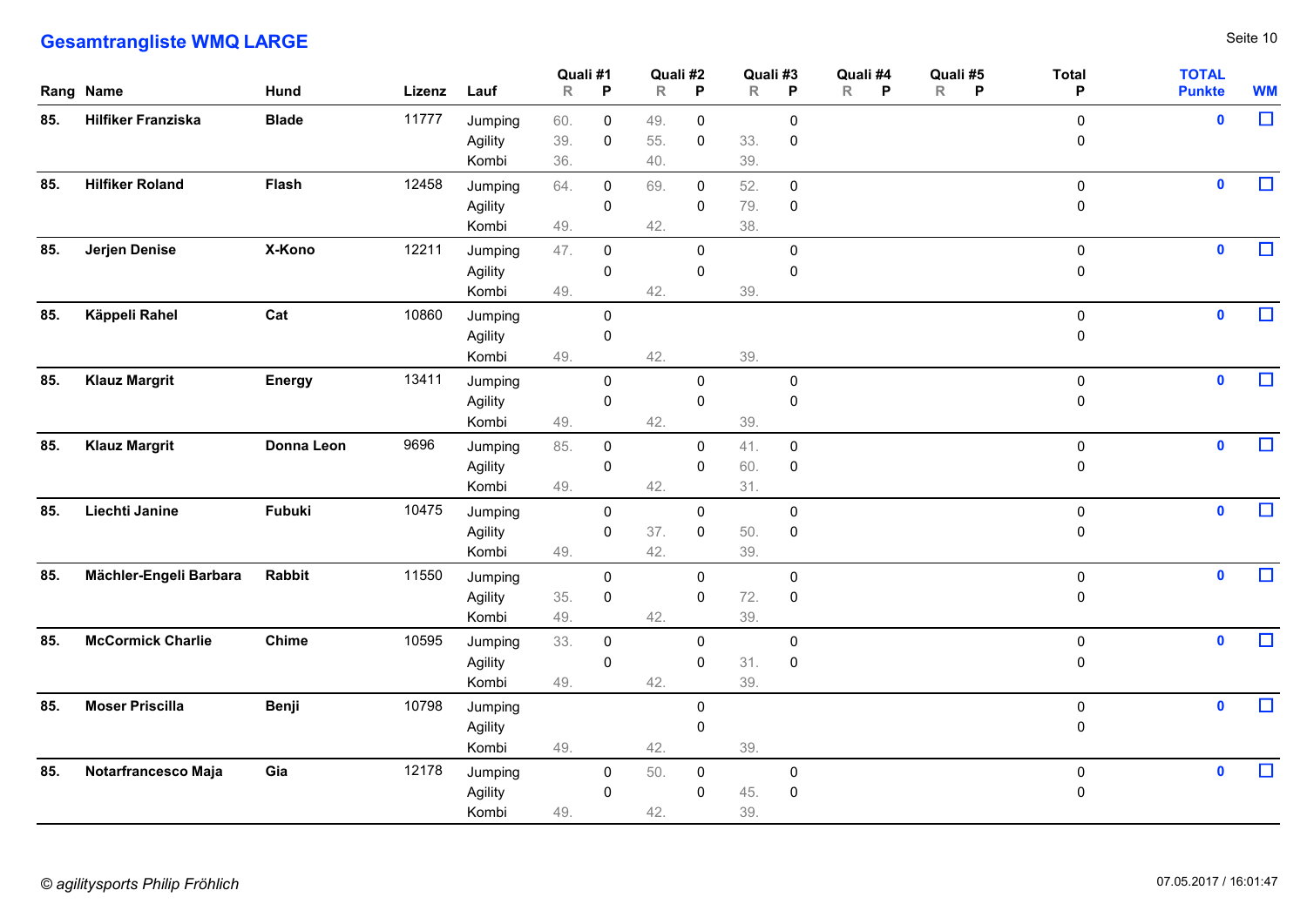|     | <b>Gesamtrangliste WMQ LARGE</b> |                |             |                             |                   |                                  |                          |                                  |                   |                                  |                               |                     |                               |                               | Seite 11  |
|-----|----------------------------------|----------------|-------------|-----------------------------|-------------------|----------------------------------|--------------------------|----------------------------------|-------------------|----------------------------------|-------------------------------|---------------------|-------------------------------|-------------------------------|-----------|
|     | Rang Name                        | <b>Hund</b>    | Lizenz Lauf |                             | Quali #1<br>R     | $\mathsf{P}$                     | Quali #2<br>$\mathsf{R}$ | $\mathsf{P}$                     | Quali #3<br>R     | P                                | Quali #4<br>$\mathsf{R}$<br>P | Quali #5<br>$R$ $P$ | <b>Total</b><br>P             | <b>TOTAL</b><br><b>Punkte</b> | <b>WM</b> |
| 85. | Piontek Meister Christine Tokaji |                | 10210       | Jumping<br>Agility<br>Kombi | 49.               |                                  | 42.                      | $\overline{0}$                   | 39.               |                                  |                               |                     | $\mathbf 0$                   | $\mathbf 0$                   | $\Box$    |
| 85. | Risi Jacqueline                  | Cainy          | 13186       | Jumping<br>Agility<br>Kombi | 49.               | $\overline{0}$<br>$\mathbf 0$    | 42.                      | $\overline{0}$<br>$\mathbf 0$    | 39.               | $\mathbf 0$<br>$\mathbf 0$       |                               |                     | $\mathbf 0$<br>$\mathbf 0$    | $\mathbf{0}$                  | $\Box$    |
| 85. | <b>Rüdisser Susanne</b>          | Cu             | 11408       | Jumping<br>Agility<br>Kombi | 49.               | $\overline{0}$<br>$\mathbf 0$    | 42.                      | $\mathbf 0$<br>$\mathbf 0$       | 39.               | $\mathbf 0$<br>$\pmb{0}$         |                               |                     | $\mathbf 0$<br>$\overline{0}$ | $\mathbf 0$                   | $\Box$    |
| 85. | <b>Schaub Corinne</b>            | <b>Passion</b> | 9983        | Jumping<br>Agility<br>Kombi | 70.<br>49.        | $\overline{0}$<br>$\mathbf 0$    | 42.                      | $\mathbf 0$<br>$\mathbf 0$       | 39.               |                                  |                               |                     | $\mathbf 0$<br>$\mathbf 0$    | $\mathbf 0$                   | $\Box$    |
| 85. | <b>Schlachter Sandra</b>         | Lunik          | 12426       | Jumping<br>Agility<br>Kombi | 49.               | $\mathbf 0$<br>$\overline{0}$    | 54.<br>42.               | 0<br>$\mathbf 0$                 | 51.<br>39.<br>36. | $\overline{0}$<br>$\overline{0}$ |                               |                     | $\mathbf 0$<br>$\mathbf 0$    | $\mathbf 0$                   | $\Box$    |
| 85. | Schönauer Sarah                  | <b>Ilay</b>    | 12058       | Jumping<br>Agility<br>Kombi | 49.               | $\mathbf 0$<br>$\overline{0}$    | 42.                      | $\mathbf 0$<br>$\mathbf 0$       | 68.<br>39.        | $\mathbf 0$<br>$\overline{0}$    |                               |                     | $\mathbf 0$<br>$\overline{0}$ | $\mathbf 0$                   | $\Box$    |
| 85. | <b>Schwab Ursi</b>               | <b>Ivy</b>     | 12016       | Jumping<br>Agility<br>Kombi | 49.               | $\overline{0}$<br>$\mathbf 0$    | 42.                      | $\mathbf 0$<br>$\mathbf 0$       | 39.               | $\mathbf 0$<br>$\mathbf 0$       |                               |                     | $\mathbf 0$<br>$\mathbf 0$    | $\mathbf 0$                   | $\Box$    |
| 85. | <b>Schwager Michael</b>          | <b>Shadow</b>  | 13145       | Jumping<br>Agility<br>Kombi | 54.<br>49.        | $\overline{0}$<br>$\overline{0}$ | 42.                      | $\mathbf 0$<br>$\mathbf 0$       | 39.               | $\mathbf 0$<br>$\mathbf 0$       |                               |                     | $\mathbf 0$<br>$\overline{0}$ | $\mathbf 0$                   | $\Box$    |
| 85. | Siebenmann Monique               | Don            | 9527        | Jumping<br>Agility<br>Kombi | 56.<br>52.<br>45. | $\overline{0}$<br>$\overline{0}$ | 51.<br>42.               | $\overline{0}$<br>$\overline{0}$ | 50.<br>61.<br>37. | $\mathbf 0$<br>$\overline{0}$    |                               |                     | $\mathbf 0$<br>$\mathbf 0$    | $\mathbf 0$                   | $\Box$    |
| 85. | Stöckli Gisela                   | Onida          | 12308       | Jumping<br>Agility<br>Kombi | 50.<br>49.        | $\mathbf 0$<br>$\overline{0}$    | 55.<br>42.               | $\overline{0}$<br>$\mathbf 0$    | 42.<br>39.        | $\mathbf 0$<br>$\overline{0}$    |                               |                     | $\mathbf 0$<br>$\overline{0}$ | $\mathbf 0$                   | $\Box$    |
| 85. | <b>Suter Barbara</b>             | Eiwy           | 11778       | Jumping<br>Agility<br>Kombi | 49.               | $\overline{0}$<br>$\overline{0}$ | 42.                      | $\mathbf 0$<br>$\mathbf 0$       | 56.<br>39.        | $\mathbf 0$<br>$\overline{0}$    |                               |                     | $\mathbf 0$<br>$\mathbf 0$    | $\mathbf 0$                   | $\Box$    |